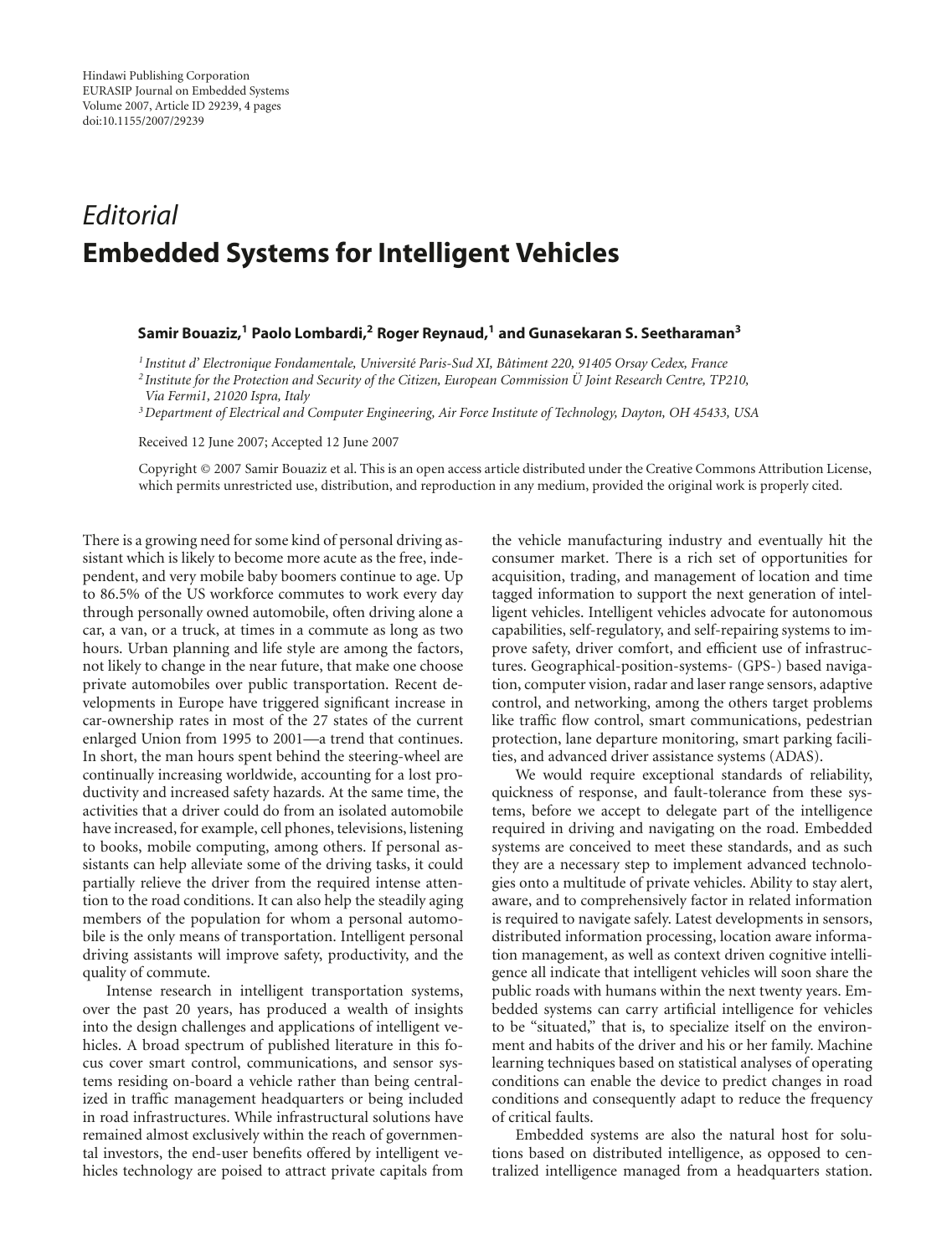Distributed intelligence can reach locations that centralized services may not be able to reach, for lack of infrastructures, or other structural limits. For example, in alternative to broadcasted wireless networks, smart communication devices can be embedded on vehicles and create a network that "runs on the road," exchanging messages when crossing other vehicles and continuously updating the traffic situation. The most positive scenario would see "intelligent" technology spread independently from governmental intervention through the channels of consumer market, probably in the form of embedded systems. This capillarity would foster a more distributed sharing of responsibilities and costs for introducing new advances of strong social impact. The diffusion of GPS personal navigation systems provides a good example of this scenario: GPS receivers deliver information on traffic jams and can partly redirect the circulation on lessused roads, however, when one buys a personal navigation system is rarely steered by the common good.

In launching this special issue, we aimed to attract discussion and up-to-date results on embedding intelligent systems onto vehicles, spanning applications in localization-based services, ad hoc networking and communication, smart sensors and sensor fusion, embedded vehicle controls, and embedded security. All these are bricks towards building an "autonomous" vehicle, where autonomous refers to the next generation of "automatic" devices. An autonomous vehicle is not necessarily unmanned. Instead, it should be intended as being able to react in a closed loop with the environment it operates in, adapting its behavior to provide improved services and safety to the human driver and other participants of the road environment.

In this context, we have brought together an issue filled with eight exciting articles that represent outstanding developments in this area. These were chosen from a bigger pool through the traditional peer review process. We thank both the authors and the reviewers in making this possible. The papers cover a broad spectrum of research results in: localization, information management, embedded image processing, navigation, context driven reasoning, and so forth as briefly outlined below.

## *In this issue*

The articles presented in this issue cover a broad set of challenges being addressed by the research community in intelligent transportation systems. These have been grouped into four avenues: (1) location-based information and services: acquisition of vehicle location, management and delivery of these data to vehicles in transit; (2) radar-based service for distance and data exchange; (3) embedded image processings: methodology, omnidirectional imaging and stereo; And (4) security.

### *GPS/low cost IMU/on-board vehicle sensors integrated land vehicle positioning system*

Robust, reliable, and swift access to current location of the vehicle is of importance to the autonomous and remote operation of vehicles. A less-obvious use of this data is to control the braking mechanism such antilock brake systems, detection, and avoidance of collision due to uncooperative vehicles sharing the road with oneself. Ability to make use of precisely measured terrain data, including such information as debries, pot-holes, and so forth will be limited to accuracy with which the vehicle can ascertain its self-position. Latest developments in sensor technology offer a variety of compact inertial measurement units (IMU) based on micro-electromechanical systems (MEMS) to acquire reliable information about the vehicles dynamics. Sensor fusion techniques offer a way of integrating such sensor data with that of global position sensors (GPS) extending the dependability of GPS in urban areas where they are known to be unreliable.

The article by J.Gao et al. presents a robust and reliable on-board vehicle sensor fusion based on low cost GPS and IMUS. They demonstrate an increased effectiveness as high as 92.6% in open-sky terrains and 65% in suburban areas based on real-time tests.

## *Real-time implementation of a GIS-based localization system for intelligent vehicles*

In addressing the absolute localization problem by multisensor fusion, one step further is to consider the integration of the advantages brought by local maps from a geographical information system (GIS). Local maps can bear information on landmarks in the local area, for example, particularly visible traffic signs, or outstanding buildings and monuments. Extra exteroceptive sensors like video cameras or laser scanners can be used to locate these landmarks and aid GPS and IMUS with this additional information, thus increasing the precision of vehicles localization capabilities and compensating the defaults of the other sensors. Managing a GIS efficiently is a nonnegotiable prerequisite to this technology. The article by P. Bonnifait et al. describes GPS-IMU Kalman-based fusion and focuses on the problem of retrieving identification numbers (ID) of local maps from a geographical information system (GIS) at a frequency higher than the current commercial standard of 1 Hz. They use an enhanced map representation for efficient road selection and tackle cache memory management.

## *Broadcasted location-aware data cache for vehicular application*

Ability to relate current location of the vehicle does not stop at obstacle detection and collision avoidance. Strategic and pragmatic information such as the weather and traffic conditions several miles ahead on journey, the location of a nearest restaurant, pharmacy, auto-repair shop and hospitals, for example, prove to be valuable at times. Other strategic information includes what is the traffic condition in one or more alternate paths between a nearest exit on our current journey and another several miles ahead. Contrary to the common belief, this information can be acquired—both static and dynamic—and delivered to through a set of well coordinated information services. The vehicles have an opportunity to act as the sensors and trade information, in addition to being able to buy information. Volume of data to be acquired,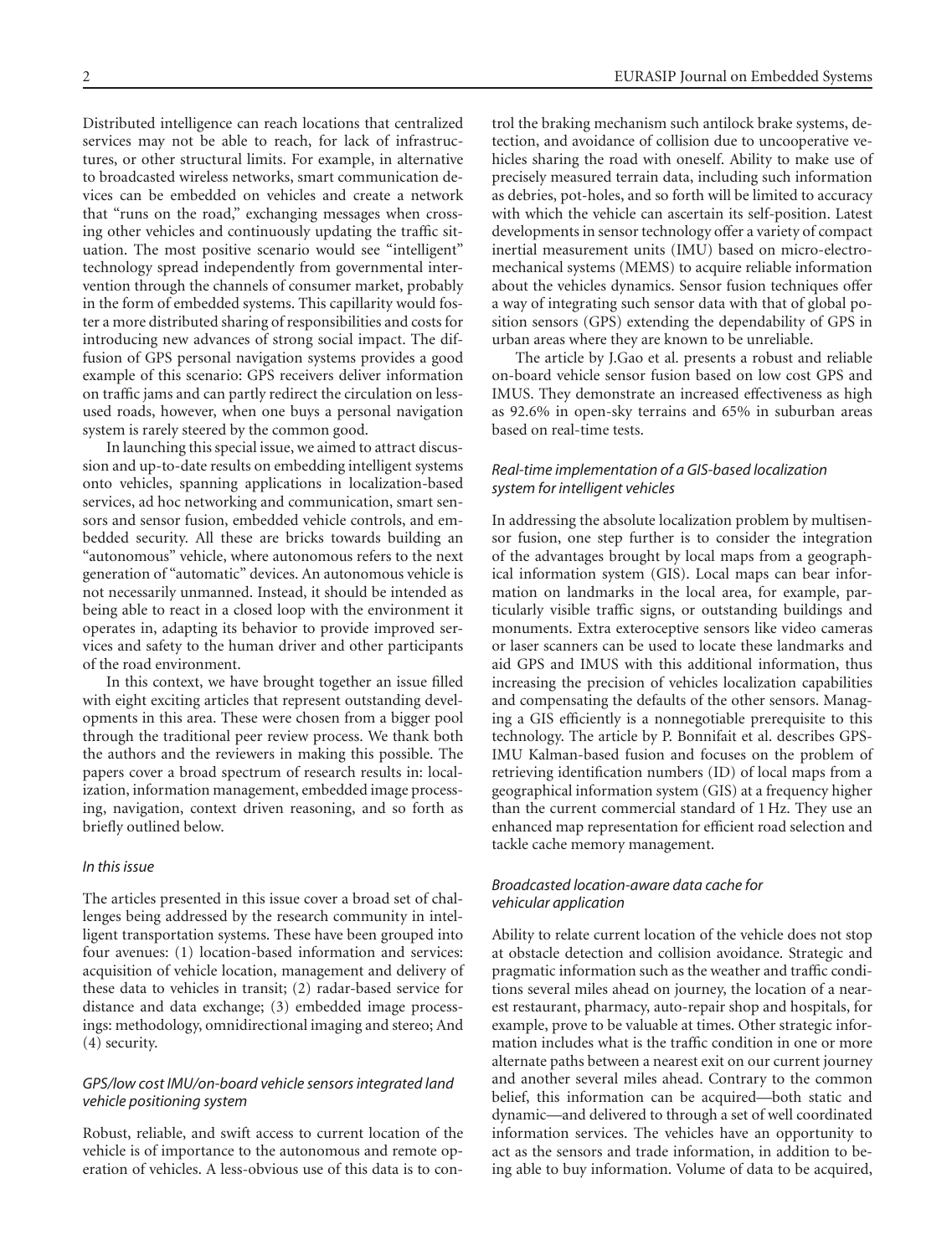integrated, and delivered on demand would require new and efficient paradigms to manage the data in a distributed fashion. The usage value, and average transit time in a locale, and the density of traffic, and so forth determine the geographic extent to which a location tagged data will be proactively cached for a potential on-demand usage at a nearby location. The article by K. Sato and Fukuda outlines a set of metrics such as "scope" and "mobility specification" and model the performance of such a system to study the latency and quality of service obtainable through currently available digital communication infrastructures such as the cell phones.

This paradigm has a significant potential to be embraced by the commercial sector.

#### *Embedded localization and communication system designed for intelligent guided transports*

Interest in intelligent vehicle technologies is not limited to the private sector. Also public transportation is looking to enhanced communication and sensors to improve the safety standards. Indeed, trains allow for a higher space capacity and load carrying, thus posing less restriction on experimenting embedded intelligent systems. The metropolitan lines, with their high traffic and many train crossings, provide a challenging scenario for smart communications that somehow replicates the conditions of a road environment but with more controllable parameters. Smart communications can be used to gauge the distance from incoming vehicles, as well as to provide a channel for exchanging data on route conditions in the lines recently visited. Y. Elhillali et al. describe a radar-based multiaccess communication system and provide experimental data coming from a prototype tested on a train.

#### *System platforms-based SystemC TLM design of image processing chains for embedded applications*

Video cameras are becoming ubiquitous. In particular, cameras based on CMOS technology have steadily improved over the past decade to offer impressive overall performance over their CCD counterparts in terms of frame-rate and embedded image processing. To be efficiently embedded on intelligent vehicles, vision-based sensing follow the practice of coordinated hardware-software codesign widely consolidated for component design in the automotive industry. For researchers and developers in computer vision, this coordinated design was a more common practice in the early days of image processing, when the massive amounts of image data prompted researchers worldwide to develop ad hoc, parallel hardware to attain quasi-real-time computation. The advent of more powerful personal computers changed the situation, bringing researchers towards more software-oriented solutions. However, embedding vision on real-working vehicle systems necessarily passes through an optimization step involving hardware design. M. D. Cheema et al. outline a methodology for hardware/software codesign of image processing systems and guide the reader step by step through a complete case study, detailing all modeling tools and options they have selected.

#### *Lane tracking with omnidirectional cameras: algorithms and evaluation*

In the range of possible camera configurations, catadioptric omnidirectional cameras make an attractive choice for intelligent vehicle applications. A convex mirror projects an all-around view onto the sensor, so that a single camera mounted just behind the windscreen provides a view of both the road environment and the occupants inside the vehicle. One of such cameras provides information simultaneously for vision applications tackling road navigation—lane keeping, obstacle detection, and so forth—and for monitoring driver's activities to deliver services and driver assistance sleepy drive detection, and so forth. The sensor does not need to be mechanically moved so that no resource conflict arises between different algorithms, and also such a solution minimizes the space occupancy inside the vehicle. However, a catadioptric solution with a convex mirror induces a decrease of resolution, and this factor may spoil the performance of some algorithms well tested for traditional cameras.

S. Y. Cheng and M. Trivedi describe some recent results concerning lane keeping with an omnidirectional color camera. The authors have adapted their own work on lane tracking developed for a traditional pinhole camera model to the omni-directional device, and investigate how the reduced resolution impacts on the performance.

## *StereoBox: a robust and efficient solution for automotive short-range obstacle detection*

Video imagery plays an obvious and critical role in navigating a vehicle. Ready access to mask level design customization of cameras suitable for foveated algorithms and increased availability of high-frame rate video cameras have triggered a resurge in a variety of geometrically designed vision algorithms. Although the LIDAR sensors have proven to be effective in unmanned vehicles in off-road navigating vehicles, they are not suitable for sensing in the presence of human driven vehicles. Moreover, vision is more than sensing the 3D geometry of the scene ahead. It provides rich set cues based on texture and shade information effortless perceived by humans. So we are naturally interested in robust and efficient sensing of obstacles within a short distance from the vehicle based on visual data. Also, it is desirable to deliver the result in a form so as to facilitate integration of LIDAR and other data when available. The article by A. Broggi et al. presents a comprehensive and well-tested recent result on robust and efficient short-range obstacle detection.

#### *State of the art: embedding security in vehicles*

Similar to what happened to work stations and personal computers when they gained worldwide connectivity thanks to the Internet, we should expect that future networked vehicles become a target for malicious attacks with the goal of theft or, worse, remote control. Without going that far, today cars already rely on IT security for some applications such as immobilizers or digital tachographs which can be targeted by IT attacks. IT security systems for intelligent vehicles will